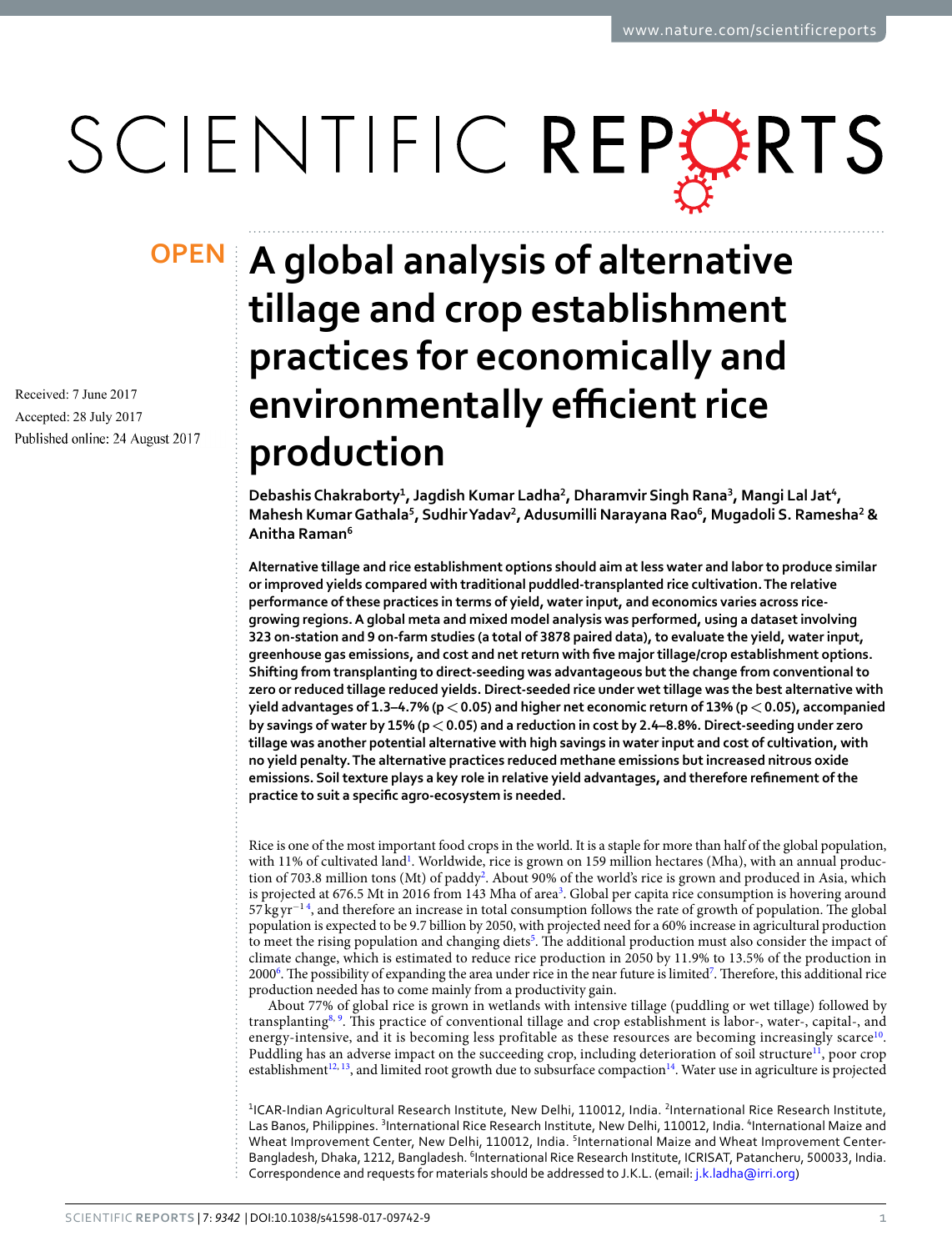

<span id="page-1-0"></span>

to increase by 20% in 2050, and irrigation accounts for 70% of global water withdrawals<sup>[15](#page-8-14)</sup>, whereas water availa-bility for agriculture is projected to decrease by 10% by 2025<sup>[16](#page-8-15)</sup>. Rice alone consumes about 50% of total irrigation water in Asia, and accounts for 24–30% of the withdrawal of world total freshwater<sup>[17,](#page-8-16) [18](#page-8-17)</sup>. Puddling accounts for 30% of the rice water requirement, with a major proportion being lost through percolation and evaporation<sup>[19](#page-8-18)</sup>. It is estimated that, by 2025, 17 and 22 Mha of irrigated rice area in Asia will have physical and economic water scar-city<sup>[20](#page-8-19)</sup>, necessitating water-saving options to be practiced widely. Rice transplanting, a job done manually, is highly labor-intensive, requiring 25–50 person-days ha<sup>−1</sup>. In Asia, it is largely done by women and the drudgery leads to many occupational hazards for them<sup>[21](#page-8-20)</sup>. Rapid economic growth in Asia has increased the demand for labor in non-agricultural sectors, resulting in reduced labor availability for agriculture, especially during the peak sea-son<sup>[22](#page-8-21)</sup>, and increased labor wages<sup>[23](#page-8-22)</sup>. The size of the workforce in agriculture declined by nearly 30 million between 2004–05 and 2011–12, and a considerable decline in labor availability has been reported in paddy-growing areas in India[22](#page-8-21). A seasonally flooded paddy field is a major source of methane (10–13% of anthropogenic methane in the atmosphere) and contributes significantly to global GHG emissions from agriculture $^{24}$  $^{24}$  $^{24}$ .

These factors demand a major shift from puddled transplanting to alternative methods of establishing rice. Consequently, several options of mechanical direct-seeding and transplanting under unpuddled/non-flooded conditions have been developed and evaluated by researchers in collaborations with farmers<sup>[10](#page-8-9), [25,](#page-8-24) [26](#page-8-25)</sup>. Notably, direct-seeded rice with or without tillage has emerged as a viable alternative to drudgery, particularly of women, and to energy-intensive puddling/transplanting. Hundreds of individual on-station and on-farm trials have compared yields and other performance parameters of various tillage/rice establishment options, but an attempt to synthesize information on a global scale is critically lacking. Such a synthesis is essential to (a) prioritize research and development issues, including precise technology targeting, and (b) articulate policy and institutional measures to facilitate large-scale adoption.

We performed a comprehensive meta-analysis and mixed model analysis on data from on-station (1980– 2016) and on-farm studies (2009–2016) carried out globally to compare the performances of five major options of rice tillage and crop establishment (CE) options with that of conventional tillage (puddling) and transplanting. Performance parameters considered in the meta-analysis and the mixed model analysis included (a) grain yield, (b) water input, (c) GHG emissions, and (d) cost of cultivation and net economic returns.

#### **Results**

**Comparisons of grain yield among various tillage and CE options (a) on-station vs on-farm and (b) dry season vs wet season.** The meta- and mixed model analysis of the whole dataset (on-station plus on-farm) showed either an increase or no change in grain yield when only the crop establishment by transplanting (TPR) under conventional tillage (CT) was substituted by direct-seeded rice (DSR) either in wet (CT-DSR wet) or dry (CT-DSR dry) conditions (Fig. [1a,b\)](#page-1-0). Compared with the CT-TPR(wet), the CT-DSR(wet) had a yield advantage of 1.4% in meta-analysis and 1.8% in mixed model analysis. Yield in CT-DSR(dry) was lower by 0.7% in meta-analysis but remained unchanged when using the mixed model. On the other hand, rice yield declined when both CT and TPR were substituted by reduced tillage (RT) or zero tillage (ZT) and DSR (Fig. [1a,b\)](#page-1-0). The yields of RT-UPTPR(wet), RT-DSR(dry), and ZT-DSR(dry) did not differ from each other but, compared with the yield of CT-TPR(wet), three options incurred yield losses ranging from 7.0% to 7.4% according to the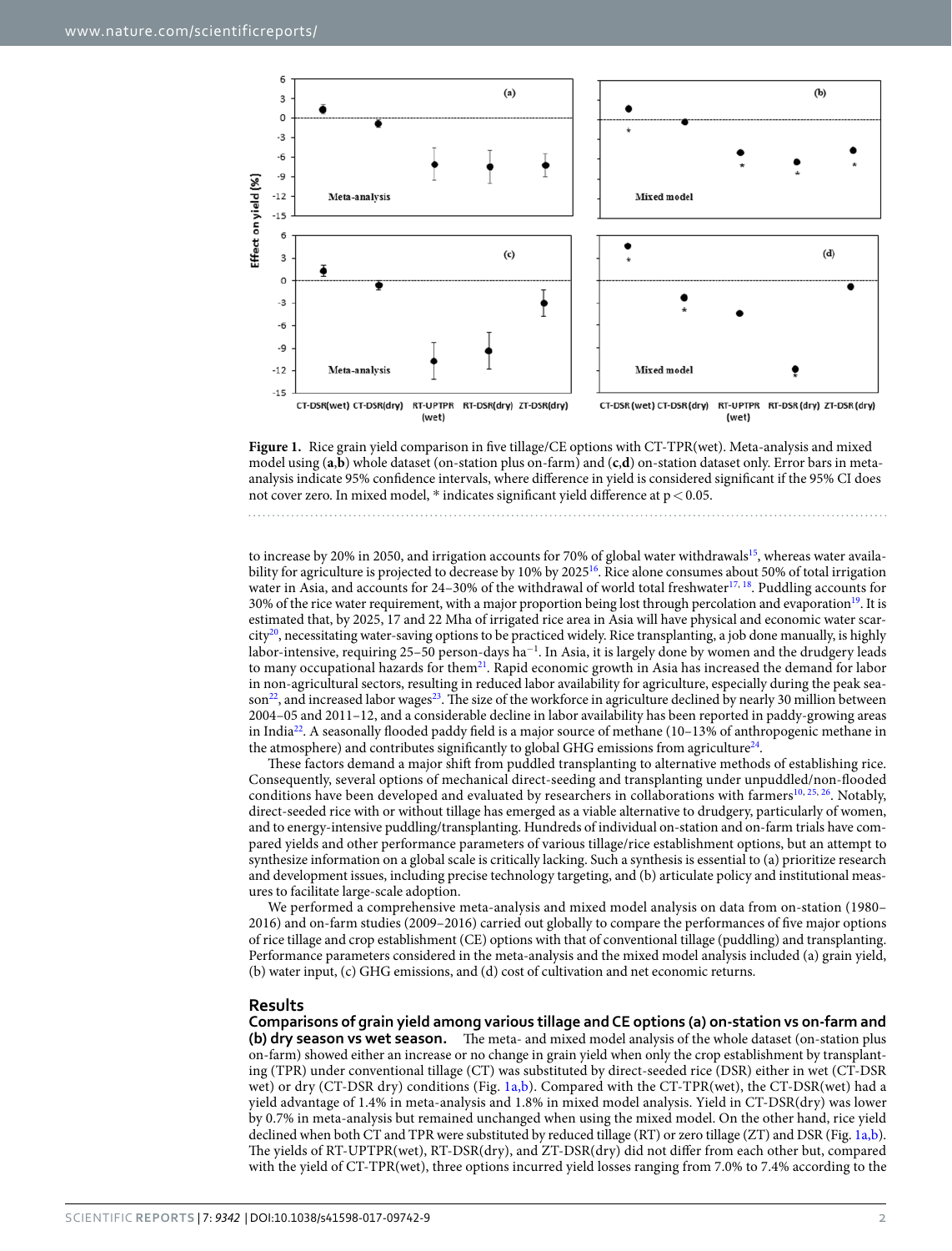<span id="page-2-0"></span>

|                        | <b>Season</b>                   |                                      |  |  |
|------------------------|---------------------------------|--------------------------------------|--|--|
| Tillage and CE options | Dry                             | Wet                                  |  |  |
| Overall                | $2.8(1.7 \text{ to } 3.9)^*$    | $-0.8$ ( $-1.3$ to 0.2) <sup>*</sup> |  |  |
| $CT-DSR(wet)$          | 4.4 $(3.3 \text{ to } 5.5)^*$   | $0.1$ (0.6 to 0.9)                   |  |  |
| $CT-DSR(dry)$          | $-0.7$ ( $-3.1$ to 1.8)         | $0.2$ (-0.6 to 0.9)                  |  |  |
| RT-UPTPR(wet)          | $-19.1$ ( $-26.7$ to $-10.7$ )* | $-9.7$ ( $-12.2$ to $-7.2$ )*        |  |  |
| $RT/ZT-DSR(dry)$       | $5.3(1.0 \text{ to } 9.7)$ *    | $-4.5$ (-6.1 to $-2.8$ )*            |  |  |

**Table 1.** Seasonal influence on rice yield differences under alternative tillage and crop establishment practices. Mean values are given with 95% confidence intervals in parentheses.  $*$  indicates significant at  $p < 0.05$ .

<span id="page-2-1"></span>

|                           | <b>Texture groups</b>          |                               |                                   |                                          |                                 |  |
|---------------------------|--------------------------------|-------------------------------|-----------------------------------|------------------------------------------|---------------------------------|--|
| Tillage and CE<br>options | Clayey (fine)                  | Loamy (moderately<br>fine)    | Loamy (medium)                    | Loamy (moderately<br>coarse)             | Sandy (coarse)                  |  |
| $CT-DSR(wet)$             | $-0.9$ (-2.1 to -0.4)          | $3.1$ (2.2 to 4.0)*           | $-0.5$ ( $-2.7$ to 1.8)           | $3.4(1.8 \text{ to } 4.9)^*$             | $-14.7$ ( $-17.9$ to $-11.3$ )* |  |
| $CT-DSR(dry)$             | $-3.2$ (-4.9 to $-1.4$ )*      | $0.9(0.04 \text{ to } 1.8)^*$ | $-2.6$ ( $-4.3$ to $-0.9$ )*      | $-0.8$ ( $-2.2$ to $-0.5$ )              | $-1.7$ (-4.0 to -0.7)           |  |
| RT-UPTPR(wet)             | $-15.3$ ( $-20.4$ to $-9.8$ )* | $-7.3$ ( $-11.6$ to $-2.9$ )* | $-10.9(-17.4 \text{ to } -3.8)^*$ | $-11.1$ ( $-14.9$ to $-7.2$ )*           |                                 |  |
| $RT-DSR(dry)$             | 14.2 (2.0 to $27.7$ )*         | $-8.5$ ( $-16.6$ to 0.3)      | $-10.2$ (-16.6 to -3.3)*          | $-13.2$ ( $-17.3$ to $-9.0$ <sup>*</sup> |                                 |  |
| $ZT-DSR(dry)$             | $-1.7$ (-6.3 to 3.1)           | $-0.1$ ( $-2.4$ to 2.3)       | $-0.05$ ( $-4.0$ to 4.0)          | $-10.2$ (-13.1 to -7.1)*                 |                                 |  |

**Table 2.** Change (% of CT-TPR) in rice grain yield in five tillage and crop establishment options as influenced by soil texture-groups. Mean values are given with 95% confidence intervals in parentheses. \* indicates significant at  $p < 0.05$ .

meta-analysis, and 4.6–6.3% of CT-TPR(wet) by mixed model analysis of both on-station and on-farm data. The on-station data suggest a similar trend (Fig. [1c,d\)](#page-1-0). Clearly, CT-DSR(wet) had yield gains of 1.4% in meta-analysis or 4.7% in the mixed model compared with CT-TPR(wet). Yield in CT-DSR(dry) remained unchanged in the meta-analysis but was lower by 2.3% as estimated by the mixed model. Compared with CT-TPR(wet), RT-UPTPR(wet) and ZT-DSR(dry) had no yield differences in the mixed model but differed significantly in meta-analysis. Lower yield in RT-DSR(dry) was indicated by both analyses. In meta-analysis, ZT-DSR(dry) showed higher yield than RT-UPTPR(wet) and RT-DSR(dry) and it was also higher than RT-DSR(dry) in the mixed model.

The seasonal comparison of different tillage/CE options showed that the overall yield performance was superior in the dry season (increases of 2.8%) compared with the wet season (decreases of 0.8%) (Table [1\)](#page-2-0). The yield of CT-DSR(wet), which was not different from that of CT-TPR(wet) in the wet season, increased by 4.4% when dry season data were analyzed. Likewise, the yield of RT/ZT-DSR(dry) in the dry season was 5.3% higher compared with a decrease of 4.5% in the wet season. However, the yield of RT-UPTPR(wet), which had losses in both seasons, showed a contrasting trend, with higher (−19.1%) yield loss in the dry season than in the wet season (−9.7%) (Table [1\)](#page-2-0).

**Comparisons of grain yield among various tillage/CE options in response to soil texture: (a) conventional tillage vs zero tillage, (b) transplanting vs direct-seeding.** Soil texture-wise analysis showed a mixed trend. All the tillage/CE options had yield response ranging from negative to positive (−14.7% to + 14.2%) in varying soil texture-groups except RT-UPTPR(wet), which had negative yield responses (−7.3% to −15.3%) in all the soil texture-groups (Table [2\)](#page-2-1). Clayey to loamy groups either had non-significant effects (−0.9% in clayey to −0.5% in medium loamy) to significantly positive effects (3.1% to 3.4% in moderately fine or moderately coarse loamy soils) in CT-DSR(wet), but sandy soil groups showed a 14.7% lower yield. CT-DSR(dry) had negative yield of 3.2% in clayey soils and a positive yield of 0.9% in loamy groups of soils. RT-DSR(dry) yields varied from significantly positive of 14.2% in clayey groups to significantly negative of 8.5% to 13.2% in finer to coarser loamy texture-groups. The yield of ZT-DSR(dry) remained unchanged in all except that a significantly negative change of 10.2% was obtained in loamy moderate-texture soil (Table [2](#page-2-1)).

The tillage (CT vs ZT) comparisons showed that grain yield responded (a) positively to ZT in the clayey group, with an average increase of 3.5%, (b) remained unchanged in moderately fine loamy soil, and (c) responded negatively in medium loamy (2.9%) and moderately coarse loamy (8.2%) groups (Fig. [2a\)](#page-3-0). On the other hand, the crop establishment (TPR vs DSR) comparisons showed that grain yield of DSR responded negatively by 1.3%, 4.7%, and 3.2% in clayey, medium loamy, and sandy soils, respectively, whereas yields were higher (3.2%) in moderately fine loamy groups (Fig. [2b\)](#page-3-0).

**Comparisons of water input, emissions of greenhouse gases [methane (CH<sup>4</sup> ) and nitrous oxide (N2O)], cost of cultivation, and net economic returns among various tillage/CE options.** All five alternative options of tillage/CE had 15.6% to 38.3% lower water use than the control (Fig. [3\)](#page-3-1). The highest savings of water took place in CT-DSR(dry), closely followed by RT-DSR(dry). Reductions in water inputs of 15.6%,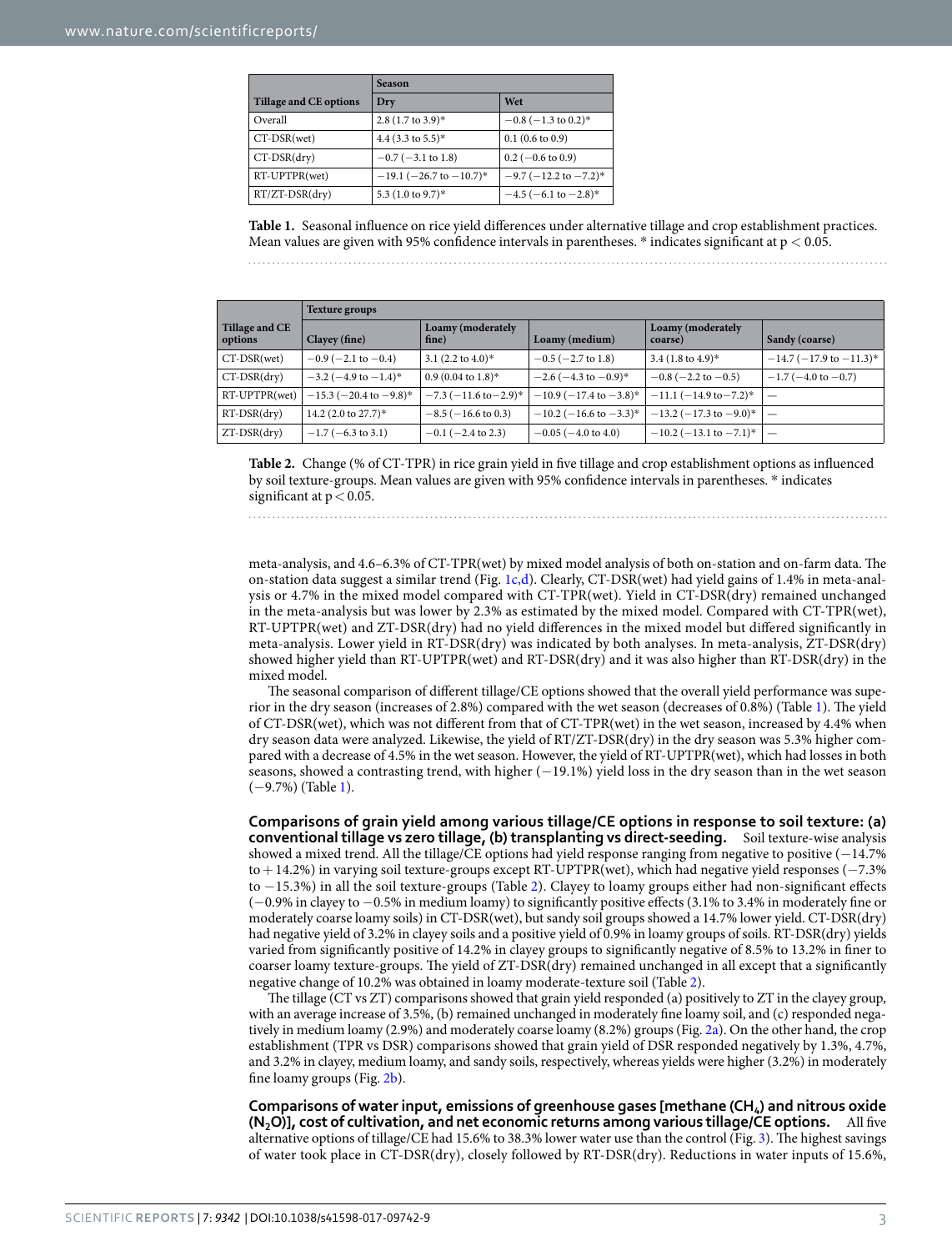

<span id="page-3-0"></span>



<span id="page-3-1"></span>**Figure 3.** Comparison of water input in rice under five tillage/CE options compared to CT-TPR. Error bars indicate 95% confidence intervals; effect is considered significant if the 95% CI does not cover zero.

18.4%, and 16.8% in CT-DSR(wet), RT-UPTPR(wet), and ZT-DSR(dry), respectively, were comparable, whereas the decrease of 35.4% water input in RT-DSR(dry) was similar to that of CT-DSR(dry).

Similar to water inputs,  $\text{CH}_4$  emissions were also significantly lower in four of the five tillage/CE options for which data were available than those of CT-TPR(wet), with the largest (63.4%) reduction in ZT-DSR(dry) (Fig. [4a\)](#page-4-0). The reduction in  $CH_4$  emissions in CT-DSR(dry) (43.9%) was similar to that in ZT-DSR(dry), but was lower than in CT-DSR(wet) (59.8% less than in CT-TPR wet). The reduction in CH<sub>4</sub> emissions by RT-UPTPR(wet) was comparatively less (20.1%). N<sub>2</sub>O emissions in meta-analysis increased by 33.7% in CT-DSR(dry) while RT-UPTPR(wet) and ZT-DSR(dry) remained unchanged (Fig. [4b\)](#page-4-0).

The analysis showed that RT-DSR(dry) and ZT-DSR(dry) had the largest reductions in the cost of cultivation, 19.6% and 17.2%, compared with CT-TPR(wet) (Fig. [5](#page-4-1)). The cost of cultivation in CT-DSR(wet), CT-DSR(dry), and RT-UPTPR(wet) was similar, ranging from 8.8% to 12.0% lower than in CT-TPR(wet). Unlike the cost of cultivation, the economic returns had a mixed trend (Fig. [6](#page-4-2)). CT-DSR(wet), CT-DSR(dry), and ZT-DSR(dry) had higher returns (13.0%, 12.1%, and 25.9%, respectively), whereas RT-UPTPR(wet) and RT-DSR(dry) had lower returns  $(-13.7\% \text{ and } -3.0\% \text{, respectively}).$ 

#### **Discussion**

More than two-thirds of the gathered data points covered CT-DSR(wet) and CT-DSR(dry), indicating that, on a global scale, these two tillage/CE options have been predominantly evaluated and promoted. In CT-DSR(wet), substituting only the crop establishment method of labor-intensive transplanting (TPR) with that of direct-seeding (DSR) resulted in a significant yield gain. Furthermore, the combined analysis of data points from on-farm and on-station yield trials showed significantly higher yields in CT-DSR(wet). This yield gain trend comes from combined on-farm and on-station data trials, which signifies that this practice is adapted across a full spectrum of climatic and edaphic conditions. DSR (wet and dry) was estimated to occupy 21% of the total rice area of 131.6 Mha in Asia<sup>[7](#page-8-6), [27](#page-8-26)</sup>. The meta-analysis revealed that, in comparison with that of CT-TPR(wet), the higher yield in CT-DSR(wet) was accompanied by (a) a substantial reduction in water input by 15.6% (CI 13.1% to 18.0%), (b) a reduction in cost of cultivation by 8.8% (CI 6.4% to 11.2%), and (c) higher net economic returns by 12.1%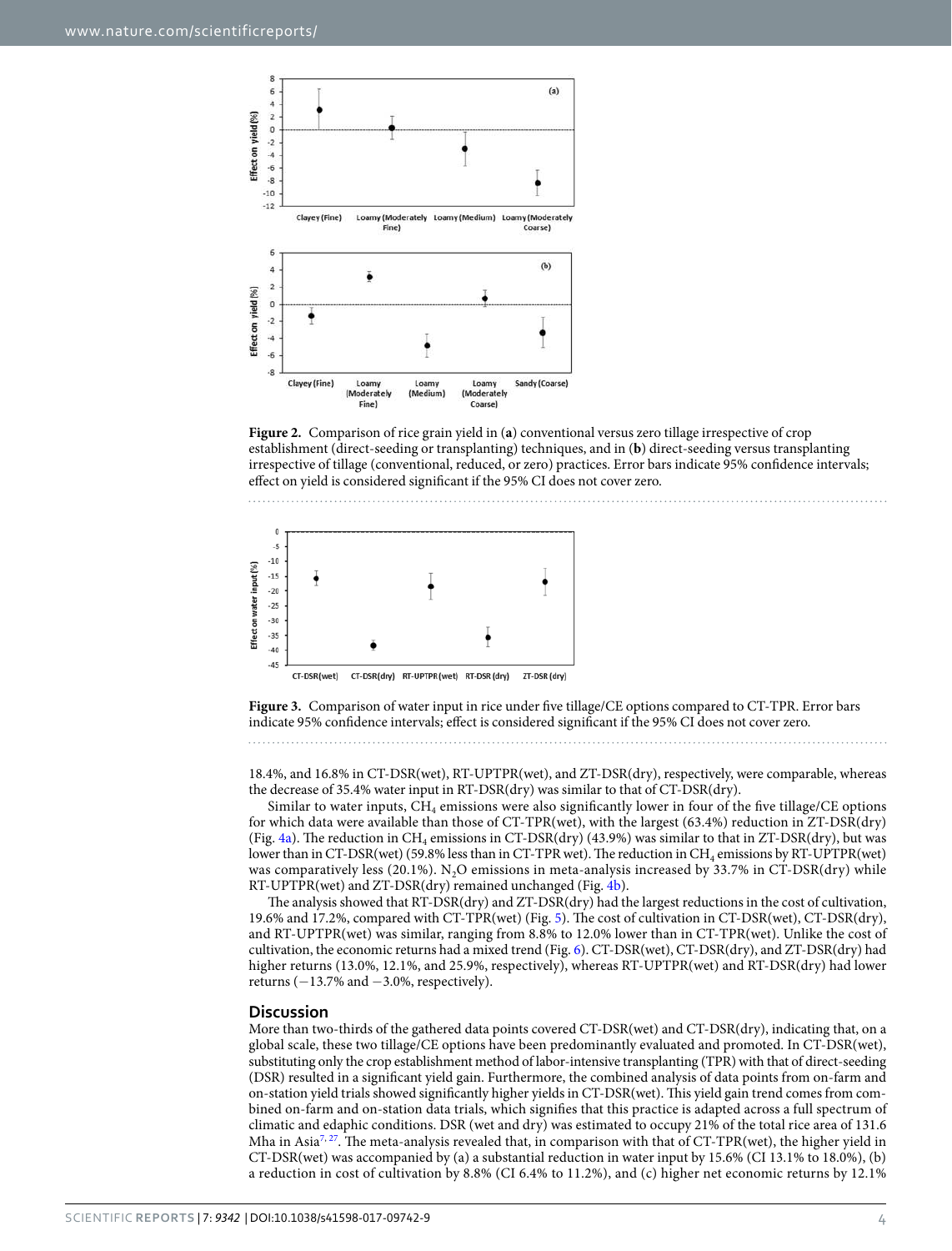

<span id="page-4-0"></span>



<span id="page-4-1"></span>**Figure 5.** Cost of cultivation of rice under five tillage/CE options compared with CT-TPR(wet). Error bars indicate 95% confidence intervals; effect is considered significant if the 95% CI does not cover zero.



CT-DSR(dry) RT-UPTPR(wet) RT-DSR(dry) ZT-DSR (dry) CT-DSR (wet)

<span id="page-4-2"></span>**Figure 6.** Net economic returns from rice under five tillage/CE options compared with CT-TPR(wet). Error bars indicate 95% confidence intervals; effect is considered significant if the 95% CI does not cover zero.

(CI 9.3% to 15.0%). Mixed model results corroborate these findings, indicating a 1.8% (on-station + on-farm) and 4.7% (on-station) yield gain with 14.4% less water input, a reduction in cost of cultivation by 2.4%, and an increase in net return of 13%. CT-DSR(dry) yield was 'either' comparable with or lower than that of traditionally puddled-transplanted rice (CT-TPR wet), but had 26–38% less water input than CT-TPR(wet). CT-DSR(dry) could be a viable option for yield sustainability in the agro-ecosystems where the possibility of frequent drought occurrence is high during the growing seasons. Dry tillage is followed in CT-DSR(dry), and therefore it removes the limitation of contrasting edaphic requirements of the crops (puddled soils with continuous submergence vs well-drained soil with good tilth) when rotated in lowland (wet-puddling) and upland (dry-tillage) ecosystems<sup>[25](#page-8-24)</sup>.

Regarding tillage, when the intensity of tillage was reduced (RT) or tillage was eliminated (ZT), a significant yield loss was observed, irrespective of whether the rice was direct-seeded or transplanted. RT-UPTPR(wet) was unsuccessful, with a significant yield penalty, implying that transplanting without puddling is an inapt option.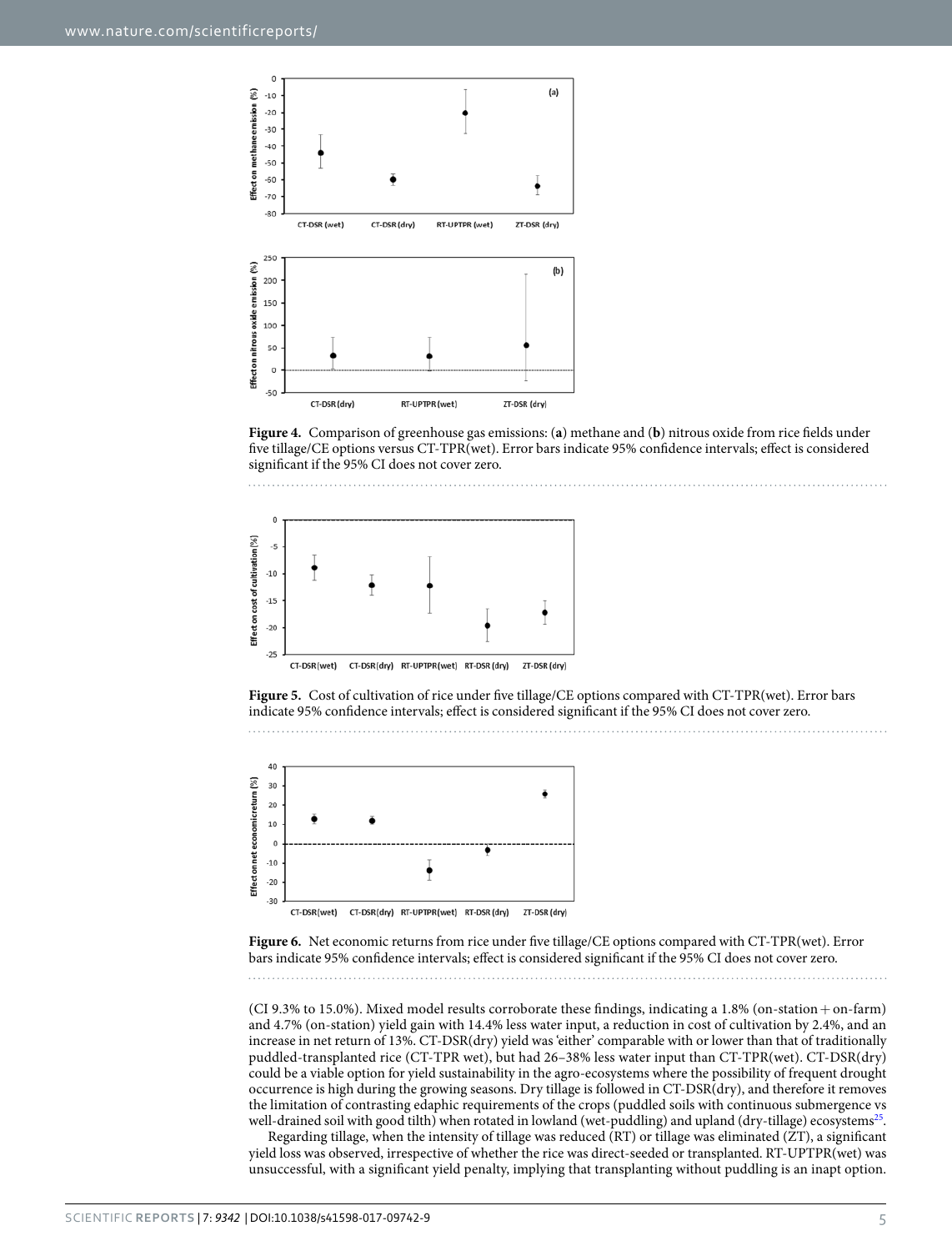Manual transplanting requires more labor and has higher risk of transplanting shock, which can be overcome through mechanized transplanting. Overall, our global analysis suggested that yield loss in reduced or no tillage in DSR could be less in fine clayey and moderately fine to medium loamy groups of soils where either an increase in grain yield [in RT-DSR(dry) in fine clayey soil] was estimated or the yield remained similar. On the other hand, relatively coarser textured soils might not be favorable with reduced- or no-tilled DSR, in which significant yield losses could be expected. In the northwestern Indo-Gangetic Plains (IGP) with coarse-textured soils, yield of ZT-DSR was comparable with or lower than the yield from puddle-transplanted rice<sup>[28](#page-8-27)</sup> or the sta-bility of yield from ZT-DSR was poor<sup>[29](#page-8-28)</sup>. However, reasonably good yields were obtained in the eastern IGP with fine-textured soils<sup>[30](#page-8-29)</sup>. There were no increased economic returns in RT-DSR(dry) but ZT-DSR, despite no yield increase, attained the highest economic returns of 26–27% compared with CT-TPR(wet). This was attributed to both the yield improvement in ZT-DSR (compared to RT-DSR) and a reduction in the cost of cultivation due to savings in tillage and energy use in irrigation<sup>[26,](#page-8-25) [28](#page-8-27), [30](#page-8-29)[–32](#page-9-0)</sup>. Avoiding soil disturbance through ZT builds soil physical condition, which also benefits the succeeding crops such as wheat or maize in rotation with rice $32-34$  $32-34$  $32-34$ .

The performance of CT-DSR(wet) was better in the dry season than in the wet season, while the seasonal influence on other key tillage/CE options is mostly inconclusive. There could be poor water control, especially during and/or immediately after seeding, which may have affected crop establishment in the wet season. Excess water during the wet season is likely to have negative impacts on early initial crop establishment, tillering, lodging, and pest infestation[35](#page-9-2), [36](#page-9-3). A comparable yield advantage in the dry season, on the other hand, may also be due to abundant and uninterrupted bright sunshine hour throughout the season, especially during panicle initiation to maturity<sup>[37](#page-9-4)</sup>. The wet season is likely to induce greater plant density and higher biomass, and the cloudy days during grain formation reduce radiation sufficiently to affect the flux of assimilates for grain filling, resulting in lower yield<sup>[38](#page-9-5)</sup>. Wet-seeded rice receives an extended window of the condition of excess water compared with transplanted rice. Our analysis is also inconclusive on yield advantage in the wet season in any of the tillage/CE options.

Although there was mixed yield response to the soil texture-groups, CT-DSR(wet) appears to be most suitable in loamy (moderately fine or moderately coarse) groups of soils. Loamy soils have better drainage than relatively fine clayey soils, and therefore offer adequate aeration. The better performance of CT-DSR(wet) in these soils is also because of less cracking of soil in the early state, which is critical for wet-seeded rice. Cracking is high in clayey soil, which directly affects the plant. The plant-available water content is also higher in these soils. Moderately fine soil may be the most favorable for CT-DSR(dry) also owing to a balance between ponding and drainage. However, water availability may emerge as a constraint in relatively coarser soils, resulting in an adverse effect on yield as revealed by our analysis.

Rice fields are the most important source of  $CH_4$  (a potent GHG) emissions<sup>[39](#page-9-6)[–41](#page-9-7)</sup>. CT-DSR(dry) has the potential of drastically reducing  $CH_4$  emissions by 33–60%, though it is known to create conditions for the emission of  $N_2O^{42-44}$  $N_2O^{42-44}$  $N_2O^{42-44}$ . Unlike waterlogging conditions, direct-seeded rice soils favor CH<sub>4</sub> oxidation due to high soil Eh, which prevents methanogenesis $45$ , and does not allow the plant-mediated transport of CH<sub>4</sub> to the atmos-phere<sup>[42](#page-9-8)</sup>. Although simultaneous measurements of CH<sub>4</sub> and N<sub>2</sub>O emissions are limited except in a few studies<sup>[42,](#page-9-8) [46](#page-9-11)</sup>, estimations of global warming potential (GWP) in totality are rarely found. We found some N<sub>2</sub>O increase in CT-DSR(dry) (in RT-UPTPR(wet) and ZT-DSR(dry), it either increased or remained unchanged). However, CH<sup>4</sup> emissions had a large reduction in all these tillage/CE options and, therefore, the net GWP could be potentially lower<sup>[47](#page-9-12)</sup>. The increased GWP due to an increase in N<sub>2</sub>O emissions could be less than its reduction through less  $CH_4$  emissions, provided excess fertilizer-N is not applied<sup>[40](#page-9-13)</sup>. Using meta-analysis, Linquist *et al*.<sup>[39](#page-9-6)</sup> estimated that, on average, 89% of the total GWP in rice was contributed by  $\text{CH}_4$ . Hence, a management practice that brings a change in CH<sup>4</sup> is fundamentally important to qualify as a better option. Fertilizer application, although it triggers N2O flux, does not alter yield-scaled GWP[42](#page-9-8), [48](#page-9-14), indicating that higher yields do not necessarily bring about larger environmental footprints. The GWP estimates were lower in CT-DSR(dry) than in CT-TPR(wet)<sup>[46](#page-9-11), [49](#page-9-15), [50](#page-9-16)</sup>. There is enough scope for improving global rice production to meet the demand of rice in the future<sup>[51](#page-9-17)</sup>, although climate warming may adversely affect rice yields $^{52-54}$  $^{52-54}$  $^{52-54}$ . Higher CO<sub>2</sub> in the atmosphere may trigger further CH<sub>4</sub> emissions $^{55}$  $^{55}$  $^{55}$ and the combined effect of lower yield and larger  $CH_4$  emissions might double the  $CH_4$  emissions per unit of rice yield[56](#page-9-21). This necessitates a better tillage and CE method to increase yield and lessen emissions so that yield-scaled GWP is reduced. It can be noted that GWP is guided by cultivar-environment-management interactions and, hence, developing a high-yielding variety adapted to an improved tillage/CE option with low GWP should be a future priority[57](#page-9-22). It may also be noted that a reduction in GWP through crop, water, and fertilizer management in DSR has been extensively documented in the U.S. and South America<sup>[47](#page-9-12), [57](#page-9-22)[–59](#page-9-23)</sup>. The yield potential of DSR is very high and yield-scaled GWP is low in these regions, indicating DSR as both an economically and environmentally viable option.

In a recent study carried out in four locations in South Asia, Ladha *et al.<sup>[26](#page-8-25)</sup> reported lower GWP* in  $\rm ZT\text{-}DSR(dry)$  than in CT-TPR(wet). The relatively greater reduction in  $\rm CH_4$  emissions in  $\rm ZT\text{-}DSR(dry)$  could be due to the elimination of tillage. No tillage is known to increase soil bulk density and reduce soil pore spaces, thereby likely resulting in a drastic reduction in the release of CH<sub>4</sub> from the soil<sup>[60](#page-9-24)</sup>. A slow decomposition of soil organic matter and subsequent short supply of available C in ZT-DSR(dry) may also retard CH<sub>4</sub> emissions<sup>[60](#page-9-24)</sup>.

In conclusions, our global analysis indicates that traditional rice transplanting, which is highly labor intensive and involves drudgery, can effectively be substituted by direct-seeding with no or little negative impact on rice grain yield but, more importantly, with significant reductions in water input use and methane emissions, and higher net income. Results suggest that, of the five tillage/CE options, ZT-DSR(dry), which is still in the experimental stage, appears to have the largest potential. The current meta-analysis showed that the rice yield reduction in ZT-DSR(dry) vis-à-vis CT-DSR(wet) was substantially lower (−3.0%) in on-station studies than in on-farm studies (−15.4%), indicating a need for refinement and effective extension of the technology to farmers.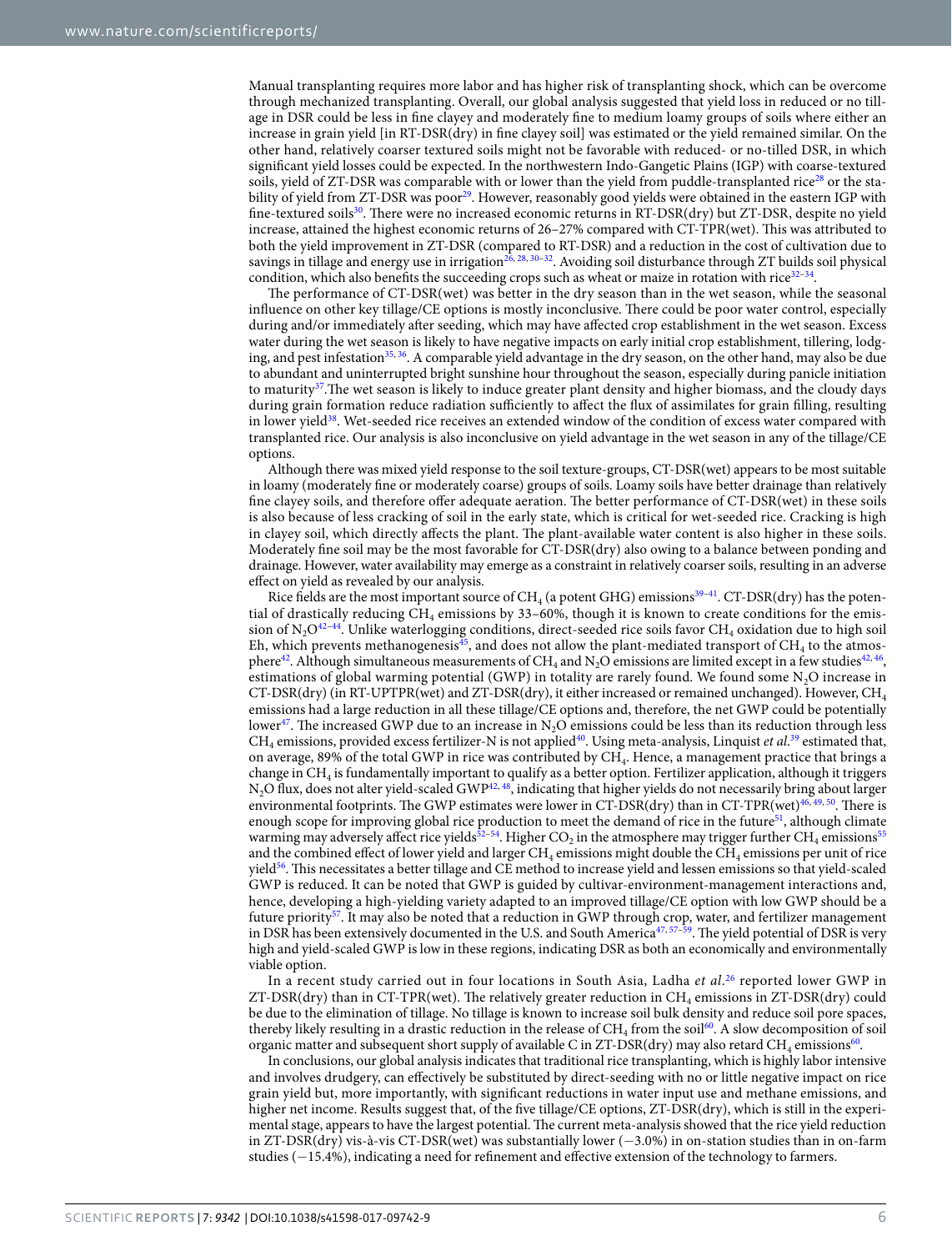Although water resources are fast depleting, farmers keep extracting groundwater at unsustainable rates because of the lack of economic incentives to minimize water use. These challenges will intensify further with projected climate change. Therefore, it is necessary to put a strategy in place to manage water resources, along with credible estimates of irrigation water use and energy requirements. Certain upland rice cultivars respond to water-saving tillage/CE options, but these cultivars are not suited to lowland areas, and give poor yields. Although significant advances have been made in agronomic aspects, there is an urgent need for rice varieties that are bred and selected for direct-seeding with no tillage<sup>[10](#page-8-9)</sup>. It is also imperative that an effective fertilizer management strategy be evolved to minimize yield-scaled GWP. Notably, the global analysis showing that tillage/CE options have a relatively greater positive impact (a) in the dry season (potential challenge of water) than in the wet season and (b) in fine clay to moderately fine loamy soils than in coarse-textured soils highlights a need for better environmental targeting for adopting these practices. It is imperative that methods other than the conventional practice be invoked, keeping in view the dwindling natural resources and human capital participation in rice cultivation. The few tillage/CE options identified in this analysis may have potential to successfully replace the traditional method of rice establishment and cultivation. In addition, this would help national governments in formulating policies and developing plans for sustainable rice production systems and contributing to the Sustainable Development Goals.

**Limitations.** A few limitations of the study can be listed. The effect of soil texture on the performance of alternative tillage/CE options is not conclusive, and the yield differences from the traditional practice vary somewhat between −14.7 and + 14.2%. Our analysis was based on published and unpublished (through personal communication) data, which do not necessarily come from experiments in which soil texture was included as a testable variable. This may be an intrinsic issue with meta-analysis of a global dataset, where one is constrained to select the studies that meet a few major criteria. Soil texture is a major factor affecting yield, primarily due to variations in water and nutrient dynamics, the latter being strongly connected to irrigation management. In flooded soil, the effect of texture becomes minimized compared with unsaturated conditions in which the texture primarily controls water-nutrient dynamics. Additionally, the irrigation management in direct-seeded rice could be sufficiently different from that of puddled-transplanted rice. We could not include studies from the North American and Latin American regions where CT-TPR(wet) as a control is not reported.

#### **Methods**

**Data collection.** Five key options of tillage/crop establishment (CE) practices (treatments) that have been evaluated extensively by researchers and farmers as potential alternatives to conventional intensive wet-tillage (puddling) and manual transplanting [CT-TPR(wet)] were selected for both meta-analysis and mixed model analysis: (1) direct-seeded rice (DSR) with conventional tillage (CT) in wet conditions [CT-DSR(wet)], (2) DSR with CT in dry conditions [CT-DSR(dry)], (3) unpuddled-transplanted rice with reduced tillage [RT-UPTPR(wet)], (4) DSR with reduced tillage in dry conditions [RT-DSR(dry)], and (5) DSR with zero tillage in dry conditions [(ZT-DSR(dry)]. The details of different tillage/CE options are given in Supplementary Table [S1.](http://S1) CT-TPR(wet) was used as the control to compare the performance of each of the five options (pair comparisons). The data used in this study were obtained from on-station trials conducted by the researchers (a total of 3482 paired data points from 323 on-station studies) and from those conducted on-farm by the farmers in participation with the researchers (a total of 396 paired data from 9 on-farm studies) throughout the rice-growing world (Supplementary Fig. [S1,](http://S1) Supplementary Tables [S2](http://S2) and [S3\)](http://S3). The on-station data were archived from 205 original peer-reviewed publications and 118 proceedings/book chapters/reports/bulletins/newsletters through the Web of Science and Google Scholar search, libraries, and personal communications (Listed in Supplementary Information). The on-farm data (unpublished) were obtained from researchers on a personal contact basis (Supplementary Table [S4](http://S4)). Studies that met the following criteria were included only:

- 1. Tillage/CE practices that fall within the broad categories of five key options.
- 2. CT-TPR(wet) was included as a control.
- 3. The same location and soil type in CT-TPR(wet) and other tillage/CE options.
- 4. The same crop management, including fertilizer management in CT-TPR(wet) and other tillage/CE options within a study excepting treatment-specific changes such as weed and water management involved.
- 5. The same performance parameters and their methods of measurements in CT-TPR(wet) and other tillage/ CE options within a study.

**Performance parameters and the method of measurements.** The following performance parameters were considered in the analysis: (a) grain yield (Mg ha<sup>-1</sup>), (b) water (irrigation plus rain) input (mm ha<sup>-1</sup>) to the crop from sowing to harvest, (c) greenhouse (CH<sub>4</sub> and N<sub>2</sub>O; CH<sub>4</sub>-C kg ha<sup>-1</sup>and N<sub>2</sub>O-N kg ha<sup>-1</sup>) gas (GHG) emissions, and (d) cost of cultivation and net economic returns (US\$ ha<sup>-1</sup>) during a cropping season. Grain yield measurements were taken at harvest or at physiological maturity, and were based on crop cutting of an area ranging from 1.0 m<sup>2</sup> to 100.0 m<sup>2</sup> and moisture adjustment at 13-14% (alternatively, grains were oven-dried at 60–65 °C and dry weights were taken). Water input was the total amount of water supplied to the crop (rainfall plus irrigation received). Irrigation water input was computed by multiplying the discharge (measured through v-notch/parshall flume/water meter) and the time required for the irrigation. Otherwise, depth of irrigation was used to calculate the total amount of water applied to a plot. Rainfall data were measured in situ (by using a rain-gauge) or collected from a near-by weather station. The cost of cultivation included cost of inputs (seed, fertilizer, and other agro-chemicals used to control pests and diseases) and the cost of field operations (human labor or machines for land preparation, harvesting, and threshing and other operations, e.g., irrigation, weeding,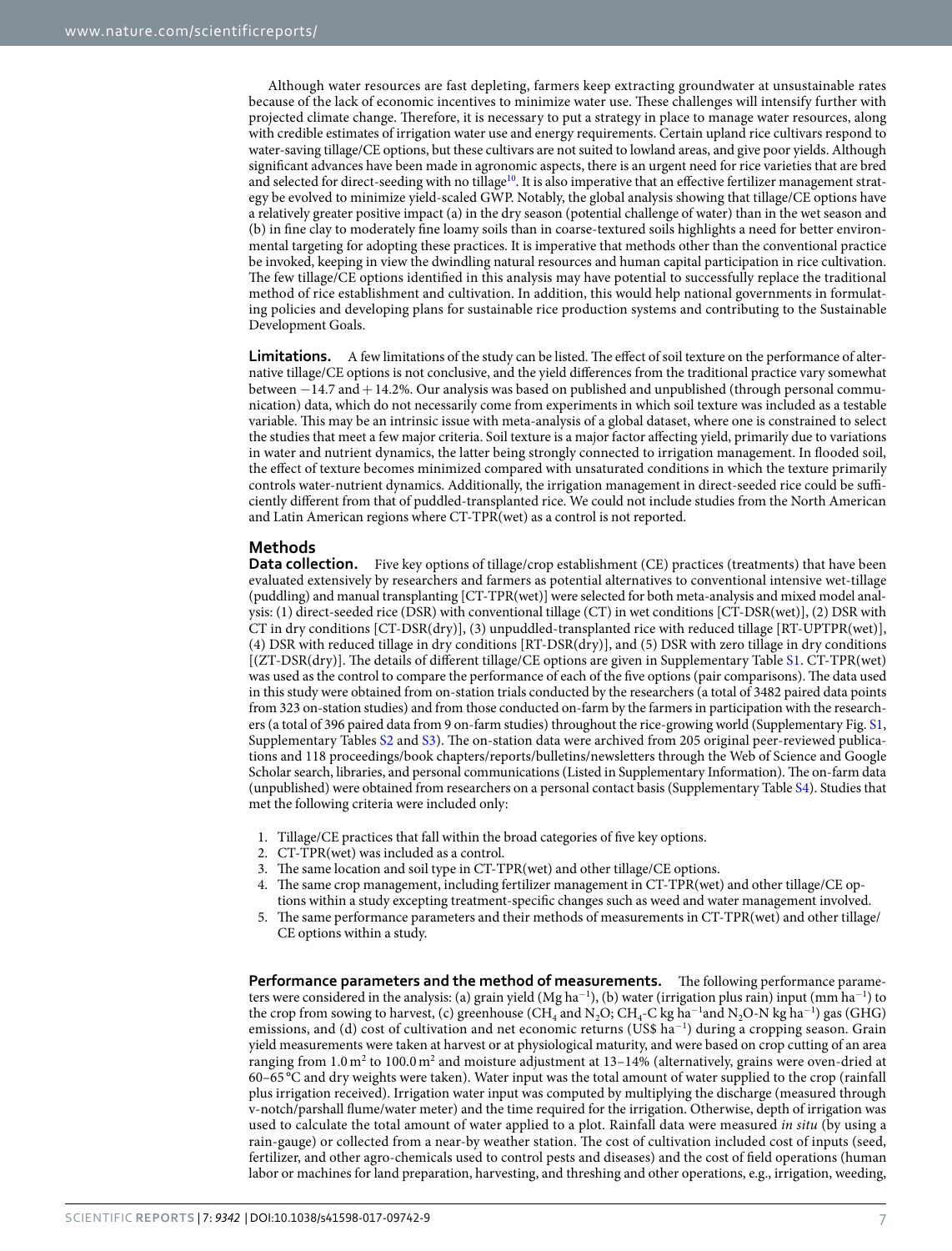fertilizer and agro-chemical applications, etc.). The cost of machines was calculated as consumption of diesel to run the machine for the stipulated time period multiplied by the market cost of diesel or it was directly computed from custom-hiring charges by local service providers as per local markets. Net economic returns were the difference between gross returns (obtained from the produce: multiplying grain yield by the standard price used locally in the study area; sometimes by-product (rice straw) values were also considered) and the total cost of production. All these were expressed in US\$ ha<sup>-1</sup> (where currency other than US\$ was mentioned, it was converted to US\$ with the average exchange rates of 2016). The GHG measurements were based on closed static chamber techniques with gas samples analyzed using a gas chromatograph equipped with a flame ionization detector (for  $CH<sub>4</sub>$ ) and an electron capture detector (for N<sub>2</sub>O). Emissions between two adjacent measurement-days were interpolated and total gas emissions over the season were cumulated. There were only a few GHG studies in which (a) all five CE/tillage options along with the respective control [CT-TPR(wet)] were evaluated, and (b) all the performance parameters considered in the study were measured. No studies with RT-DSR(dry) had CH<sub>4</sub> and N<sub>2</sub>O measurements, and studies with CT-DSR(wet) lacked  $N_2O$  measurements.

**Categorical variables.** The performance parameters were further categorized based on soil texture, rice-growing season, the magnitude of tillage, and crop establishment method. Soil textural classes of the study areas were categorized into five texture-groups<sup>[61](#page-9-25)</sup>: clayey (fine), loamy (moderately fine, medium, moderately coarse), and sandy (coarse). Rice is mainly grown in the rainy season (July to November), referred to as the wet season (WS), which is primarily rainfed but with need-based supplemental irrigation. In some areas, rice is also grown in the dry season (DS; January to May), which is primarily irrigated. Three broad categories of tillage (conventional, reduced, and zero or no tillage) and two categories of crop establishment (transplanting and direct-seeding) were also used. Since the datasets of all the performance parameters were available only in the studies conducted at experimental stations, the on-station data were used for the comparisons. In addition, meta-analysis and mixed model analysis of combined (on-station plus on-farm) datasets of grain yield were also done to investigate the differences in performance between on-station and on-farm studies. To investigate the effect of (a) tillage (CT vs ZT), the data points of options 1 and 2 were combined to form the CT group and options 4 and 5 were combined to form the RT/ZT group [no data were available for RT/ZT combination in sandy (coarse) group], and (b) to investigate crop establishment (TPR vs DSR), the data points of CT-TPR(wet) and RT-UPTPR(wet) were used as the group of TPR and the data points of options 1, 2, 4, and 5 were combined to form the DSR group. In addition, other basic parameters such as location, key soil characteristics, fertilizer inputs, sowing and harvest time, seed rate, and weed control were recorded.

**Statistical analysis.** All the variables were subjected to (a) meta-analysis and (b) mixed model analysis. Meta-analysis has attracted considerable attention recently as a powerful tool to analyze the response of treatments to controls from diverse individual studies to evolve to a general global trend or pattern. Mixed model analysis allows a wide variety of correlation (variance-covariance) structure and residual error variance between studies to be explicitly modeled. Our data come from a wide variation of soil, agroclimatic conditions, and management practices, for which the mixed model offers the most flexibility in handling such heterogeneous datasets.

*Meta-analysis.* The meta-analysis was performed by using MetaWin 2.1 in two stages<sup>[62](#page-9-26)</sup>. At first, the effect size was calculated for each study as the natural log of the response ratio (lnR) using the following equation<sup>[63](#page-9-27)</sup>:

$$
\text{Effect size} = \ln R = \frac{X_{(\text{TCE})}}{X_{(\text{CT-TPR})}}
$$
\n(1)

where X<sub>TCE</sub> is the mean of response variables (yield, water input, GHG emissions, cost of cultivation, and net economic returns) of the five tillage/CE options, and  $X_{CT-TPR}$  is the mean of these variables in CT-TPR(wet). Since most studies did not report the variance of the means of response variables, the effect sizes were weighted based on the number of replicates as follows<sup>[64](#page-9-28)</sup>:

$$
Weight = \frac{n_{(TCE)} \times n_{(CT-TPR)}}{n_{(TCE)} + n_{(CT-TPR)}}
$$
\n(2)

where  $n_{(TCE)}$  and  $n_{(CT-TPR)}$  represent the number of replications for each of the five key tillage/CE options and CT-TPR(wet), respectively, in an individual study. If more than one observation was included in an option, the weights were divided by the number of observations from that study<sup>[65](#page-9-29)</sup>. Extreme outliers were identified as more than 3\*standard deviations from the weighted mean effect size within each category and were removed.

Effect sizes from individual studies were then combined using a mixed-effect model to calculate the cumu-lative effect size and the 95% confidence intervals (CIs) through bootstrapping with 4999 iterations<sup>[64](#page-9-28)</sup>. The mixed-effect model is a random-effect meta-analytic model for categorical data<sup>[62](#page-9-26)</sup>, assuming random variation among studies within a group and fixed variation between groups. The cumulative effect was considered significant if the CIs did not overlap with zero. Effect sizes among the categories were considered significantly different if their CIs did not overlap. For ease of interpretation, results were back-transformed and reported as percentage change caused by tillage/CE options in relation to CT-TPR(wet). All the results were discussed as the change over CT-TPR(wet) (the control), and only the significant changes were analyzed. Unless stated otherwise, differences were considered significant only when p values were  $<$  0.05.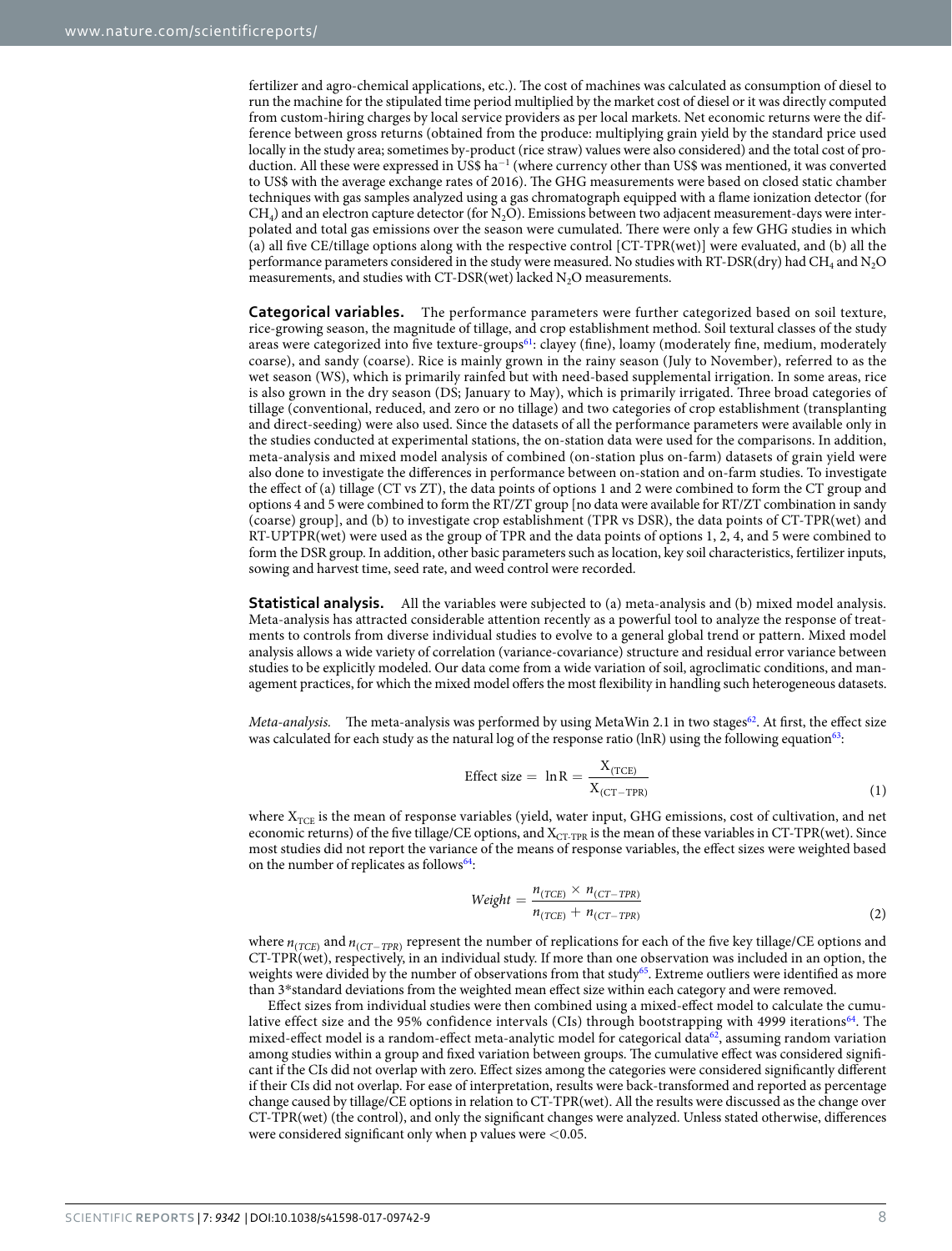Mixed model analysis. The data were subjected to mixed model analysis to estimate the effects of the tillage and CE options over CT-TPR(wet) as the control, and to test the differences among them (i) for yield (Mgha<sup>-1</sup>), total water input (mm ha<sup>-1</sup>), CH<sub>4</sub> and N<sub>2</sub>O emissions (CH<sub>4</sub>-C kg ha<sup>-1</sup> and N<sub>2</sub>O-N kg ha<sup>-1</sup>, respectively), cost of cultivation, and net economic returns (US\$ ha<sup>−</sup><sup>1</sup> ) across all studies included in the analysis. Mixed model analysis was also performed for yield estimates to quantify differences among (i) wet and dry seasons, (ii) transplanted and direct-seeded conditions, and (iii) different soil textures. The analysis was carried out using the MIXED procedure of SAS[66](#page-9-30) taking the different tillage/CE options, including the control (CT-TPR), as fixed effects and the studies as random effects. Least squares means were compared using the algorithm for a compact letter display of comparisons for unbalanced data<sup>[67](#page-9-31)</sup>.

Generally, the meta- and mixed model analyses showed similar trends and, therefore, mostly the meta-analysis results are described in greater detail. Many of the mixed model outputs are provided in the Supplementary Information while comparing with the meta-analysis. In the discussion, however, inferences were drawn from both the meta-analysis and mixed model results.

#### **References**

- <span id="page-8-0"></span>1. Khush, G. S. What it will take to feed 5.0 billion rice consumers in 2030. Plant Mol. Biol. **59**, 1–6 (2005).
- <span id="page-8-1"></span> 2. USDA. Economic Research Service. Available at [https://www.ers.usda.gov/data-products/rice-yearbook/.](https://www.ers.usda.gov/data-products/rice-yearbook/) (Accessed: April 16, 2017).
- <span id="page-8-2"></span>3. FAO (Food & Agriculture Organization of the United Nations). Rice Market Monitor. December 2016, Vol. XXIX(4) (2016).
- <span id="page-8-3"></span> 4. OECD/Food and Agriculture Organization of the United Nations. OECD-FAO Agricultural Outlook 2015, OECD Publishing, Paris.  $1 - 143(2015)$ .
- <span id="page-8-4"></span> 5. Wise, T. A. Can We Feed the World in 2050? A scoping paper to assess the evidence. GDAE Working Paper No. 13–04. Global Development and Environment Institute, Tufts University, Medford, MA, USA. Available at [http://www.ase.tufts.edu/gdae/Pubs/](http://www.ase.tufts.edu/gdae/Pubs/wp/13-04WiseFeedWorld2050.pdf) [wp/13-04WiseFeedWorld2050.pdf.](http://www.ase.tufts.edu/gdae/Pubs/wp/13-04WiseFeedWorld2050.pdf) (Accessed: May 15, 2017).
- <span id="page-8-5"></span> 6. Nelson, G. C. et al. Food security, farming and global change to 2050: Scenarios, results, policy options. 1–131 (International Food Policy Research Institute, Washington, D.C., USA, 2009).
- <span id="page-8-6"></span> 7. Bruinsma, J. The resource outlook to 2050: by how much do land, water use and crop yields need to increase by 2050? Looking Ahead in World Food and Agriculture: Perspectives to 2050. Available at [www.fao.org/docrep/014/i2280e/i2280e06.pdf](http://www.fao.org/docrep/014/i2280e/i2280e06.pdf) (2011).
- <span id="page-8-7"></span>8. Rao, A. N., Johnson, D. E., Sivaprasad, B., Ladha, J. K. & Mortimer, A. M. Weed management in direct-seeded rice. Adv. Agron. 93, 153–255 (2007).
- <span id="page-8-8"></span> 9. Rao, A. N., Wani, S. P., Ramesha, M. S. & Ladha, J. K. Rice production systems in Rice production worldwide (Springer International Publishing, ISBN 978-3-319-47516-5 (2017).
- <span id="page-8-9"></span>10. Kumar, V. & Ladha, J. K. Direct seeding of rice: Recent developments and future research needs. Adv. Agron. **111**, 297–413 (2011).
- <span id="page-8-10"></span> 11. Gathala, M. K. et al. Effect of tillage and crop establishment methods on physical properties of a medium-textured soil under a seven-year rice-wheat rotation. Soil Sci. Soc. Am. J. **75**, 1851–1862 (2011).
- <span id="page-8-11"></span> 12. Rahmianna, A. A., Adisarwanto, T., Kirchhof, G. & So, H. B. Crop establishment of legumes in rainfed lowland rice-based cropping systems. Soil Till. Res. **56**, 67–82 (2000).
- <span id="page-8-12"></span> 13. Ringrose-Voase, A. J. et al. Changes to the physical properties of soils puddled for rice during drying. Soil Till. Res. **56**, 83–104 (2000).
- <span id="page-8-13"></span> 14. Ishaq, M., Hassan, A., Saeed, M., Ibrahim, M. & Lal, R. Subsoil compaction effects on crops in Punjab, Pakistan. I. Soil physical properties and crop yield. Soil Till. Res. **59**, 57–65 (2001).
- <span id="page-8-14"></span> 15. WWAP (United Nations World Water Assessment Programme). The United Nations world water development report 2014: water and energy. [203]. Paris, UNESCO (2014).
- <span id="page-8-15"></span> 16. UN-Water Water for Food. Available at [http://www.unwater.org/fileadmin/user\\_upload/watercooperation2013/doc/Factsheets/](http://www.unwater.org/fileadmin/user_upload/watercooperation2013/doc/Factsheets/water_for_food.pdf) [water\\_for\\_food.pdf](http://www.unwater.org/fileadmin/user_upload/watercooperation2013/doc/Factsheets/water_for_food.pdf). (Accessed on August 15, 2013).
- <span id="page-8-16"></span> 17. Barker, R., Dawe, D., Tuong, T.P., Bhuiyan, S.I. & Guerra, L.C. The outlook for water resources in the year 2020: Challenges for research on water management in rice production in Assessment and Orientation Towards the 21st Century 96–109 (Proc. 19th Session of the Intl. Rice Comm., Cairo, Egypt, FAO, 1998).
- <span id="page-8-17"></span>18. Bouman, B. A. M., Lampayan, R. M.& Tuong, T. P. Water management in irrigated rice: Coping with water scarcity, 1-54 (International Rice Research Institute, Los Baños, Philippines, 2007).
- <span id="page-8-18"></span> 19. Chauhan, B. S. & Opeña, J. Effect of tillage systems and herbicides on weed emergence, weed growth, and grain yield in dry-seeded rice systems. Field Crops Res. **137**, 56–69 (2012).
- <span id="page-8-19"></span>20. Tuong, T. P. & Bouman B. A. M. Rice production in water scarce environments In Water productivity in agriculture: limits and opportunities for improvement (ed. Kijne, J. W., Barker, R. & Molden, D.) 13–42 (CABI Publishing, Wallingford, UK, 2002).
- <span id="page-8-20"></span> 21. Singh, S. & Sharma, A. K. Gender issues for drudgery reduction and sustainable small holder farming in rice production system. J. Hill Agric. **3**, 99–102 (2012).
- <span id="page-8-21"></span> 22. FICCI (Federation of Indian Chambers of Commerce & Industry). Labour in Indian Agriculture: A Growing Challenge. Available at [http://ficci.in/spdocument/20550/FICCI-agri-Report%2009-03-2015.pdf](http://ficci.in/spdocument/20550/FICCI-agri-Report%252009-03-2015.pdf) Accessed May 18, 2016 (2015).
- <span id="page-8-22"></span> 23. Zhang, W., Yu, Y., Huang, Y., Li, T. & Wang, P. Modeling methane emissions from irrigated rice cultivation in China from 1960 to 2050. Global Change Biol. **17**, 3511–3523 (2011).
- <span id="page-8-23"></span>24. ILO. Global Wage Report 2016/17: Wage inequality in the workplace. International Labour Office – Geneva (2016).
- <span id="page-8-24"></span> 25. Ladha, J. K., Pathak, H., Tirol-Padre, A., Dawe, D. & Gupta, R. K. Productivity trends in intensive rice-wheat cropping systems in Asia in Improving the productivity and sustainability of rice-wheat systems: Issues and impacts (ed. Ladha et al.) (ASA Special Publ. 65. ASA-CSA-SSSA, Madison, WI, USA, 2003).
- <span id="page-8-25"></span>26. Ladha, J. K. et al. Agronomic improvements can make future cereal systems in South Asia far more productive and result in a lower environmental footprint. Global Change Biol. **22**, 1054–1074 (2016).
- <span id="page-8-26"></span>27. Pandey, S. & Velasco, L. Economics of direct seeding in Asia: patterns of adoption and research priorities in Direct seeding: Research strategies and opportunities (ed. Pandey. S. et al.) 3–14 (IRRI, Philippines, 2002).
- <span id="page-8-27"></span>28. Saharawat, Y. S. et al. Evaluation and promotion of integrated crop and resource management in the rice-wheat system in northwest India In Integrated crop and resource management in the rice-wheat system of South Asia (ed. Ladha, J. K. et al.) 133–150 (IRRI, Philippines, 2009).
- <span id="page-8-28"></span> 29. Raman, A., Ladha, J. K., Kumar, V., Sharma, S. & Piepho, H. P. Stability analysis of farmer participatory trials for conservation agriculture using mixed models. Field Crops Res. **121**, 450–459 (2011).
- <span id="page-8-29"></span> 30. Singh, U. P. et al. Evaluation and promotion of resource conserving tillage and crop establishment techniques in the rice-wheat system of eastern India In Integrated crop and resource management in the rice-wheat system of South Asia (ed. Ladha, J. K. et al.) 151–176 (IRRI, Philippines, 2009).
- 31. Gathala, M. K. et al. Tillage and crop establishment affects sustainability of South Asian rice-wheat system. Agron. J. **103**, 961–971 (2011).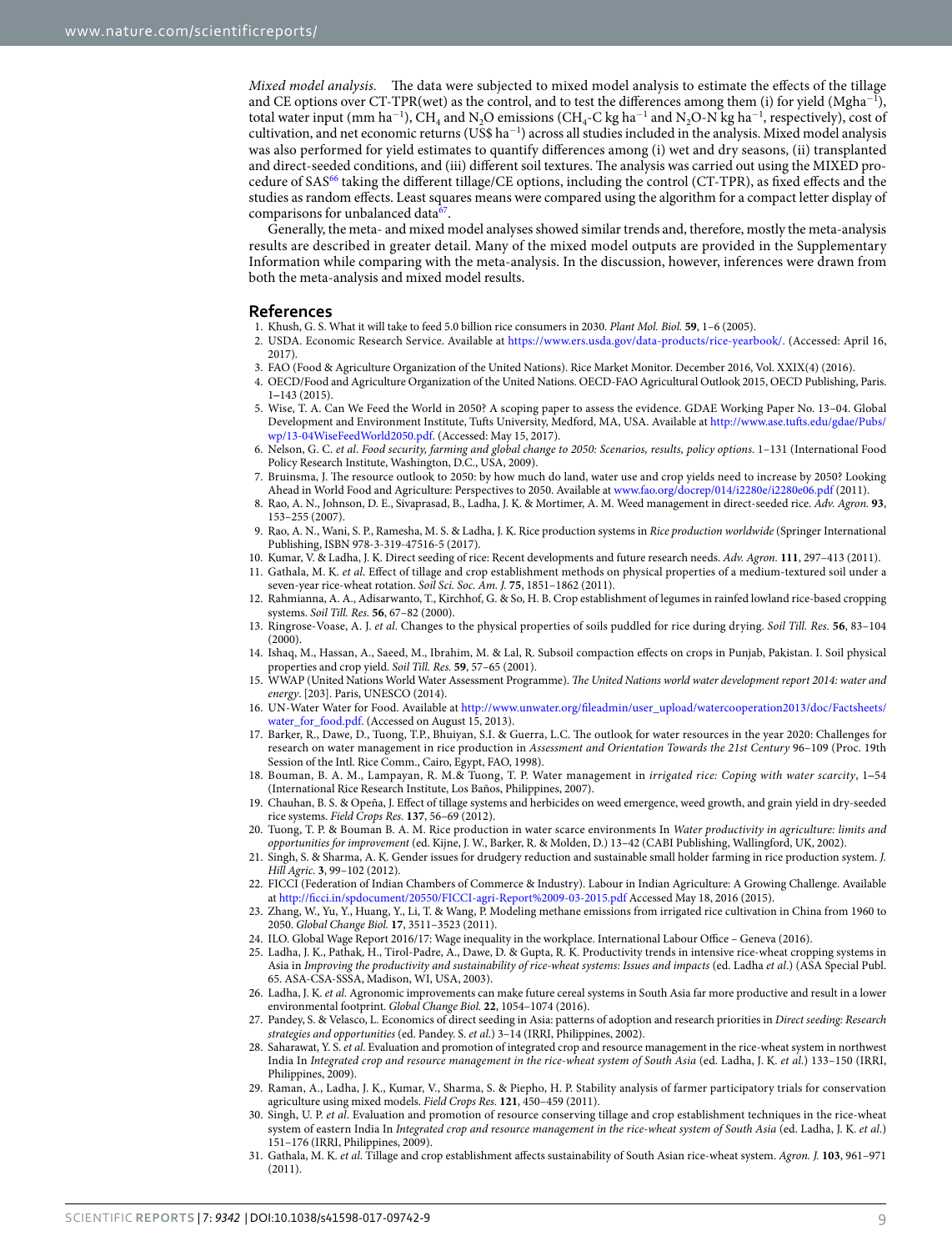- <span id="page-9-0"></span>32. Gathala, M. K. et al. Optimizing intensive cereal-based cropping systems addressing current and future drivers of agricultural change in the northwestern Indo-Gangetic Plains of India. Agric. Ecosys. Environ. **177**, 85–97 (2013).
- 33. Jat, M. L. et al. Evaluation of precision land leveling and double zero-till systems in the rice-wheat rotation: Water use, productivity, profitability and soil physical properties. Soil Till. Res. **105**, 112–121 (2009).
- <span id="page-9-1"></span> 34. Kumari, M. et al. Soil aggregation and associated organic carbon fractions as affected by tillage in a rice-wheat rotation in north India. Soil Sci. Soc. Am. J. **75**, 560–567 (2011).
- <span id="page-9-2"></span> 35. Pablico, P. P., Yamauchi, M., Tuong, T. P., Cabangon, R. J. & Moody, K. Crop establishment and weed competitiveness of direct seeded anaerobic rice cultivar as influenced by seeding and water management systems In Constraints, opportunities, and innovations for wet-seeded rice. IRRI Discussion Paper Series No. 10 (ed. Moody, K.) 156-170 (IRRI, Philippines, 1995).
- <span id="page-9-3"></span> 36. Bhuiyan, S. I., Sattar, M. A. & Tabbal, D. F. Wet seeded rice: water use efficiency, productivity, and constraints to wider adoption In Constraints, opportunities, and innovations for wet-seeded rice. IRRI Discussion Paper Series No. 10 (ed. Moody, K.) 143–155 (IRRI, Philippines, 1995).
- <span id="page-9-4"></span> 37. Bueno, C. S. & Lafarge, T. Higher crop performance of rice hybrids than of elite inbreds in the tropics: 1. Hybrids accumulate more biomass during each phenological phase. Field Crops Res. **112**, 229–237 (2009).
- <span id="page-9-5"></span>Tuong, T. P., Singh, A. K., Siopngco, J. D. L. C. & Wade, L. J. Constraints to high yield of dry-seeded rice in the rainy season of a humid tropic environment. Plant Prod. Sci. **3**, 164–172 (2000).
- <span id="page-9-6"></span> 39. Linquist, B. A., Adviento-Borbe, M. A., Pittelkow, C. M., van Kessel, C. & van Groenigen, K. J. Fertilizer management practices and greenhouse gas emissions from rice systems: A quantitative review and analysis. Field Crops Res. **135**, 10–21 (2012).
- <span id="page-9-13"></span> 40. Adhya, T. K. et al. Wetting and drying: Reducing greenhouse gas emissions and saving water from rice production. Working paper, installment 8 of creating a sustainable food future. Washington, DC. World Resources Institute. Available at http://www. worldresourcesreport.org (2014).
- <span id="page-9-7"></span> 41. Tirol-Padre, A. et al. Quantifying changes to the global warming potential of rice wheat systems with the adoption of conservation agriculture in northwestern India. Agric. Ecosys. Environ. **219**, 125–137 (2016).
- <span id="page-9-8"></span> 42. Liu, S., Zhang, Y., Lin, F., Zhang, L. & Zou, J. Methane and nitrous oxide emissions from direct-seeded and seedling-transplanted rice paddies in southeast China. Plant Soil **374**, 285–297 (2014).
- 43. Ishibashi, E., Yamamoto, S., Akai, N. & Tsuruta, H. The influence of no-tilled direct seeding cultivation on green-house gas emissions from rice paddy fields in Okayama, Western Japan. 4. Major factors controlling nitrous oxide emission from rice paddy fields under no-till direct seeding cultivation. Japan J. Soil Sci. Plant Nutr. **78**, 453–463 (2007).
- <span id="page-9-9"></span> 44. Majumdar, D. Methane and nitrous oxide emission from irrigated rice fields: Proposed mitigation strategies. Curr. Sci. **84**, 1317–1326 (2003).
- <span id="page-9-10"></span>45. Zhang, G. *et al.* Methanogenic pathway and fraction of CH<sub>4</sub> oxidized in paddy fields: Seasonal variation and effect of water management in winter fallow season. PLoS ONE e73982, doi[:10.1371/journal.pone.0073982](http://dx.doi.org/10.1371/journal.pone.0073982) (2013).
- <span id="page-9-12"></span><span id="page-9-11"></span> 46. Bhatia, A. et al. Methane and nitrous oxide emissions from soils under direct seeded rice. Intl. J. Agric. Stat. Sci. **9**, 729–736 (2013). 47. Adviento-Borbe, M. A. & Linquist, B. Assessing fertilizer N placement on  $CH_4$  and  $N_2O$  emissions in irrigated rice systems.
- <span id="page-9-14"></span>Geoderma **266**, 40–45 (2016). 48. Adviento-Borbe, M. A. et al. Optimal fertilizer N rates and yield-scaled global warming potential in drill seeded rice. J. Environ. Qual. **42**, 1623–1634 (2013).
- <span id="page-9-15"></span> 49. Pathak, H., Sankhyan, S., Dubey, D. S., Bhatia, A. & Jain, N. Dry direct-seeding of rice for mitigating greenhouse gas emission: Field experimentation and simulation. Paddy Water Environ. **11**, 593–601 (2012).
- <span id="page-9-16"></span> 50. Gupta, D. K. et al. Mitigation of greenhouse gas emission from rice–wheat system of the Indo-Gangetic plains: Through tillage, irrigation and fertilizer management. Agric. Ecosys. Environ. **230**, 1–9 (2016).
- <span id="page-9-17"></span> 51. Fischer, T., Byerlee, D. & Edmeades, G. Crop yields and global food security: Will yield increases continue to feed the world? ACIAR Monograph No. 58. Canberra, Australia (2014).
- <span id="page-9-18"></span> 52. Peng, S. et al. Rice yields decline with higher night temperature from global warming. Proc. Natl. Acad. Sci. USA **101**, 9971–9975  $(2004)$ .
- 53. Kim, H. Y., Ko, J., Kang, S. & Tenhunen, J. Impacts of climate change on paddy rice yield in a temperate climate. Global Change Biol. **19**, 548–562 (2013).
- <span id="page-9-19"></span>54. Zhao, C. et al. Plausible rice yield losses under future climate warming. Nature Plants **3**, 16202 (2016).
- <span id="page-9-20"></span>55. Ziska, L. H., Epstein, P. R. & Schlesinger, W. H. Rising CO<sub>2</sub>, climate change, and public health: Exploring the links to plant biology. Environ. Health Persp. **117**, 155–158 (2009).
- <span id="page-9-21"></span> 56. Van Groenigen, J., van Kessel, C. & Hungate, B. A. Increased greenhouse-gas intensity of rice production under future atmospheric conditions. Nature Clim. Change **3**, 288–291 (2013).
- <span id="page-9-22"></span>57. Simmonds, M. B. et al. Seasonal methane and nitrous oxide emission of several rice cultivars in direct-seeded systems. J. Environ. Qual. **44**, 103–114 (2014).
- 58. Peyron, M. et al. Greenhouse gas emissions as affected by different water management practices in temperate rice paddies. Agric. Ecosys. Environ. **232**, 17–28 (2016).
- <span id="page-9-23"></span> 59. LaHue, G. T., Chaney, R. L., Adviento-Borbe, M. A. & Linquist, B. A. Alternate wetting and drying in high yielding direct-seeded rice systems accomplishes multiple environmental and agronomic objectives. Agric. Ecosys. Environ. **229**, 30–39 (2016).
- <span id="page-9-24"></span>60. Ahmad, S. et al. Greenhouse gas emission from direct seeding paddy field under different rice tillage systems in central China. Soil Till. Res. **106**, 54–61 (2009).
- <span id="page-9-25"></span> 61. USDA Soil Survey Division Staff. Soil survey manual. Soil Conservation Service. U.S. Department of Agriculture Handbook 18 (1993).
- <span id="page-9-26"></span> 62. Rosenberg, M. S., Adams, D. C. & Gurevitch, J. MetaWin: Statistical Software for Meta-Analysis Version 2.0. Sinauer Associates: Sunderland, MA (2000).
- <span id="page-9-27"></span> 63. Hedges, L. V., Gurevitch, J. & Curtis, P. S. The meta-analysis of response ratios in experimental ecology. Ecology **80**, 1150–1156 (1999).
- <span id="page-9-28"></span>64. Adams, D. C., Gurevitch, J. & Rosenberg, M. S. Resampling tests for meta-analysis of ecological data. Ecology **78**, 1277–1283 (1997).
- <span id="page-9-29"></span>65. Pittelkow, C. M. et al. Productivity limits and potentials of the principles of conservation agriculture. Nature **517**, 365–368 (2015).
- <span id="page-9-30"></span> 66. Littell, R. C., Milliken, G. A., Stroup, W. W., Wolfinger, R. D., Schabenberger, O. SAS for Mixed Models, 2nd ed. SAS Institute Inc., Cary, NC (2006).
- <span id="page-9-31"></span>67. Piepho, H. P. An algorithm for a letter based representation of all pairwise comparisons. J. Comput. Graph. Stat. **13**, 456–466 (2004).

#### **Acknowledgements**

The work was supported by the CGIAR research programmes on Rice Agri-Food Systems and Climate Change, Agriculture and Food Security (CCAFS). The help and support of the Director General, Indian Council of Agricultural Research during the course of the study is duly acknowledged. We also acknowledge the help of Dr. Mrs. Kalpana H. Kamble in producing the map with study locations in Q-GIS.